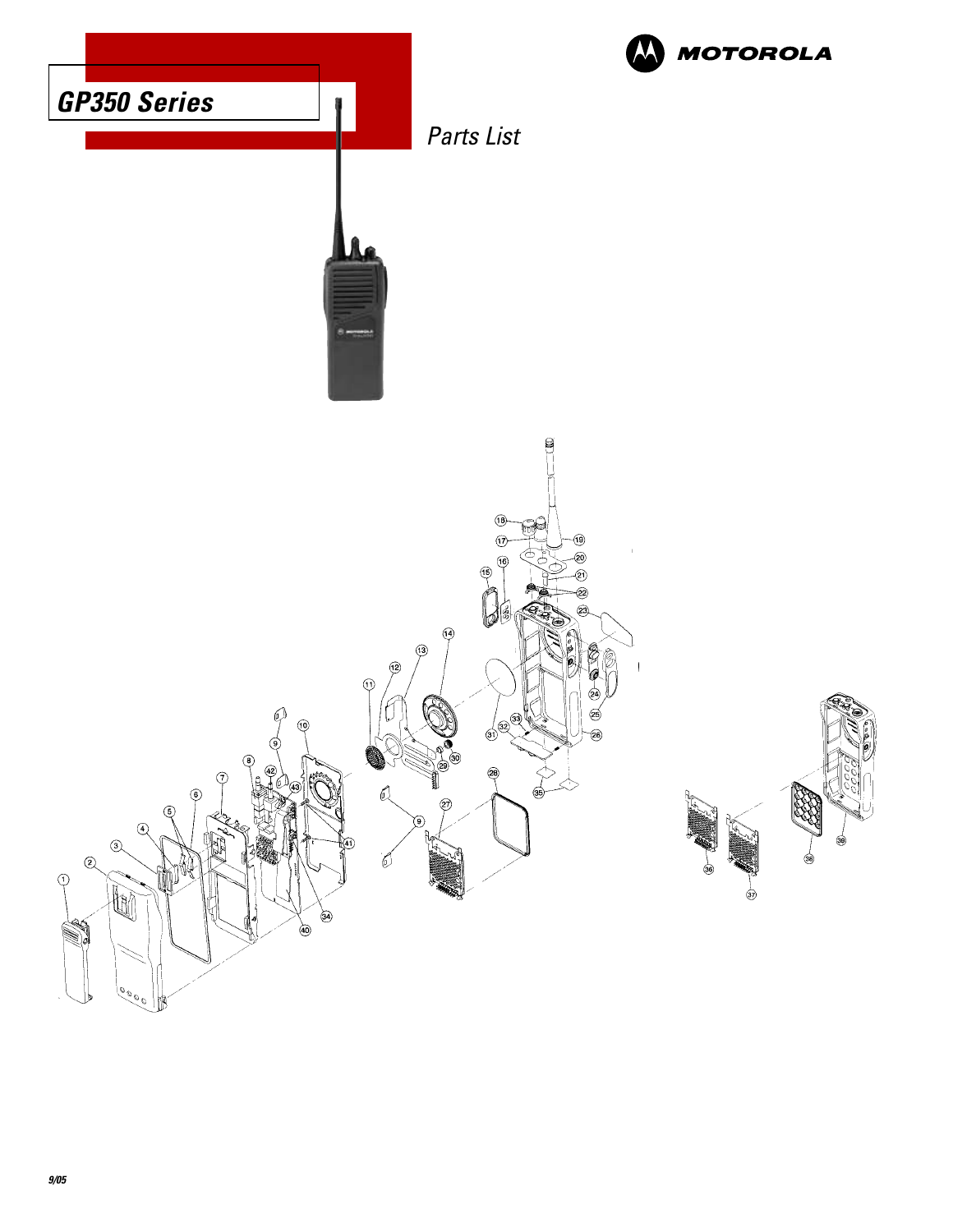

**GP350 Series**

# Parts List

REF.

#### REF.

| NO. | PART NO.          | <b>DESCRIPTION</b>                |
|-----|-------------------|-----------------------------------|
| 1   | <b>HLN8255B</b>   | Clip, Spring Belt                 |
| 2   | <b>HNN9360B</b>   | Battery (See Battery Section)     |
|     | 0r                |                                   |
|     | <b>HNN9361A</b>   | Battery, FM (See Battery Section) |
| 3   | 1380463E01        | Escutcheon, Battery Contact       |
| 4   | 3980571E01        | Contact, Programming              |
| 5   | 3980457E01        | Contact, Battery                  |
| 6   | 3280545C01        | Gasket, Chassis                   |
| 7   | 0180708Y67        | Chassis                           |
| 8   | 1880143S05        | Potentiometer, Volume             |
| 9   | 4280190R04        | Clip, Locking; 4 used             |
| 10  | 2680465E01        | Shield, Main                      |
| 11  | 3980546B02        | Contact, Speaker                  |
| 12  | 7580506C02        | Pad, Speaker                      |
| 13  | 0180416U06        | Flex, Speaker/Mic                 |
| 14  | 5005589U05        | Speaker                           |
| 15  | 1580484E01        | Cover, Universal                  |
| 16  | 1380458E01        | Escutcheon, Universal             |
| 17  | 3680147S07        | Knob, Freg. 16 Pos.               |
|     | <b>3680147S10</b> | Knob, Freq. 2 Pos.                |
| 18  | <b>3680146S03</b> | Knob, Volume                      |
| 19  |                   | Antenna (See Antenna Section)     |
| 20  | 1380471E01        | Escutcheon, 16 Pos                |
| 21  | 6180968Y01        | Lightpipe                         |
| 22  | 3280960Y01        | Seal, Control; 2 Used             |
| 23  | 3380469E01        | Label, Name                       |
| 24  | 7580466E01        | Keypad, Push-To-Talk              |

| NO. | PART NO.        | <b>DESCRIPTION</b>                 |
|-----|-----------------|------------------------------------|
| 25  | 1380467E01      | Bezel, Push-To-Talk                |
| 26  | 1580450E01      | Housing, Radio                     |
| 27  | <b>NTN8313A</b> | Assy, Analog Scrambler (Optional)  |
| 28  | 7580575E01      | Pad, Option Board                  |
| 29  | 0180416U06      | Microphone                         |
| 30  | 1480577C01      | Boot, Microphone                   |
| 31  | 3580998Z04      | Felt, Speaker                      |
| 32  | 5580438B01      | Latch, Battery                     |
| 33  | 4105944K01      | Spring, Coil; 2 Used               |
| 34  | 4080447U05      | Switch, Snap (PB401, 2, 3)         |
| 35  | <b>HLN9480A</b> | Label, FM Intrinsic                |
|     | 0r              |                                    |
| 36  | <b>HLN3747A</b> | 8 Channel Retro Kit                |
| 37  | <b>NTN8313A</b> | Assy, Analog Scrambler w/DTMF      |
| 38  | 7580470E01      | Keypad, 16 Key                     |
| 39  | 1580450E02      | Housing, DTMF                      |
| 40  | 4280126S01      | Clip, P.A.                         |
| 41  | 0300136783      | Screw; 2 Used                      |
| 42  | 4080650D01      | Switch, Frequency (SW401T)         |
| 43  | 3980515C02      | Contact, Antenna (J1)              |
| 44  | 2680958Z04      | Shield, Mixer                      |
| 45  | 2680968Z04      | Shield, VCO, Front                 |
| 46  | 2680970Z04      | Shield, Synthesizer, Front         |
| 47  | 2680136S04      | Shield, Harmonic Filter (UHF Only) |
| 48  | 2680970Y04      | Shield, Synthesizer Rear           |
| 49  | 2680966Y04      | Shield, VCO Rear                   |

**Cancelled Product GP350: Aftermarket support period has been met for spare parts. Items may no longer be available.**

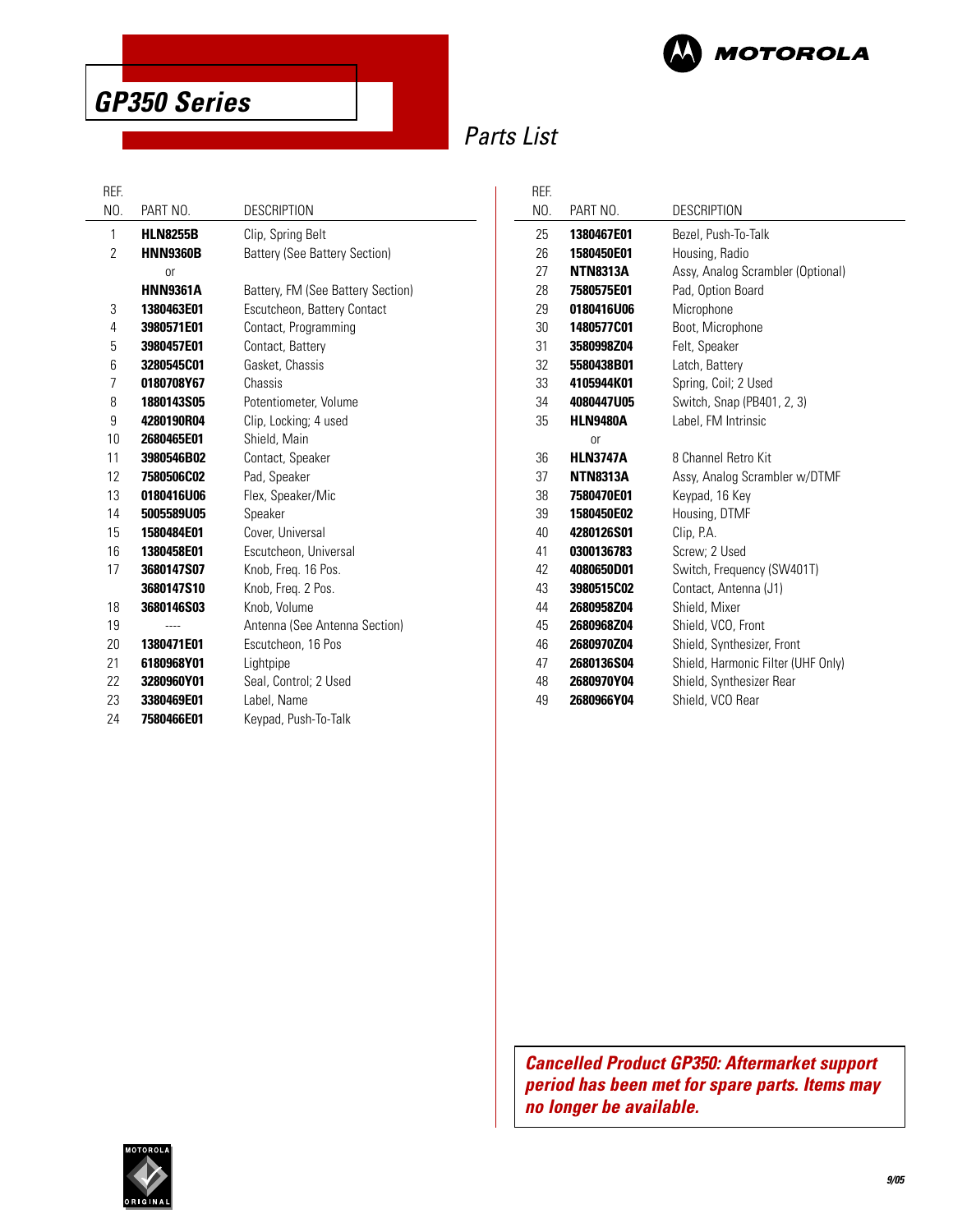



### **Chargers**

Single unit chargers are available in either desktop or compact styles for small system users. Multiple unit chargers can be wall or rack mounted and are ideal for multi-shift operations. All chargers are specifically designed to meet the requirements of batteries manufactured by Motorola.

#### **Single Unit Chargers, Rapid Rate**

**HTN9042A** Single Unit Intellicharger, 110V, (90 minute charge time)

**HTN9043A** Single Unit Intellicharger, 220V, European plug (90 minute charge time)

**HTN9044A** Single Unit Intellicharger, 240V, UK plug (90 minute charge time)

HTN9042A

#### **Single Unit Chargers, Standard Rate**

**HTN9702A** 120V, 10 hour standard rate charger **HTN9804A** Single Unit Standard Charger, 220V, European plug **HTN9805A** Single Unit Standard Charger, 240V, UK plug



HTN9702A

### **Chargers**

#### **Multi-Unit Chargers**

Multi-unit chargers can charge up to six batteries in approximately one hour and are available in a variety of voltages for domestic and international applications.

**HTN9812C** 240V, 6-unit, 1 Hour Rapid Rate Charger, United Kingdom plug (NiCd only)

**HTN9060A** 120V, 6-unit, 90 Minute Rapid Rate Charger (NiCd and NiMH)

**HTN9061A** 220V, 6-unit, 90 Minute Rapid Rate Charger, European plug (NiCd and NiMH)

**HLN9944A** Wall Mounting Bracket for multiple unit chargers

**HLN9293A** Wall Mounting Bracket for 90 minute multi-unit charger (Use with HTN9060 and HLN9061)

### **Travel Charger Kit**

Travel charger kit includes a cigarette lighter adapter attached to a rapid charger and mounting bracket. Allows radio to be used while it is charging.



**RLN4833A** Travel Charger Kit

#### **Charger Conversion Kit**

**HLN9113** Desktop Charger Converter Kit. Compatible with HLN8371, HTN9026 or HTN9042. Allows you to drop entire radio into desktop or spare battery charger.

#### **Vehicular Battery Eliminator**

The battery eliminator saves useful battery life by drawing power from a vehicle's battery. Simply replace the portable battery with the battery eliminator and plug in the cigarette lighter adapter.

**HLN9452A** Battery Eliminator, vehicular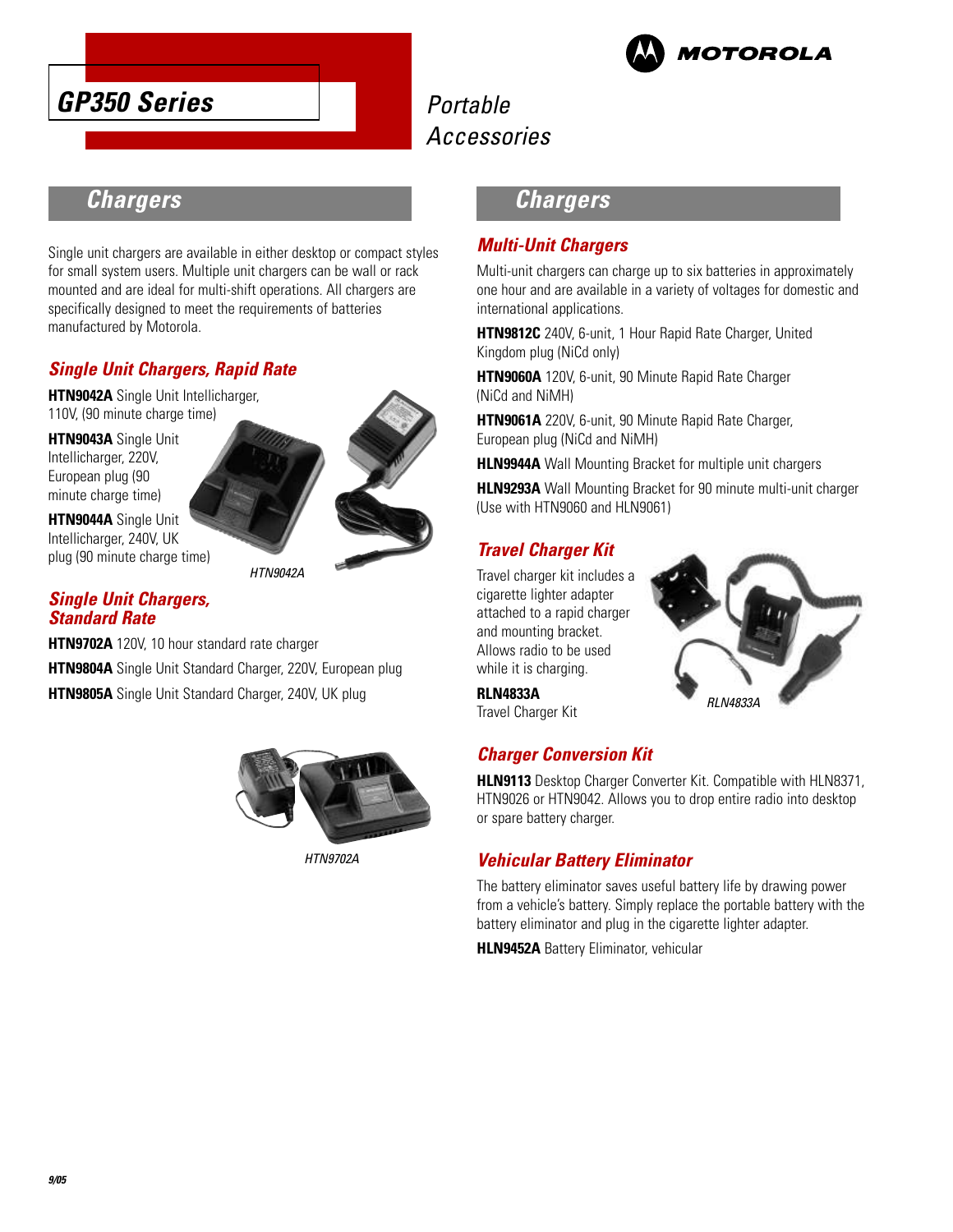

# **GP350 Series**

# Portable Accessories

# **Motorola Conditioning Charger (MCC)**

The MCC will help extend battery life and enhance battery operation. It will safely condition and charge your specified Nickel Cadmium (NiCd) and Nickel Metal Hydride (NiMH) batteries in approximately an hour.

**WPPN4002BR** Base Charge Unit Only, 110V AC

**WPPN4006AR** Base Charge Unit Only, 220V AC

**WPPN4007BR** Adapter Only, 7V

**WPLN4095BR** Motorola Conditioning Charger Kit, 220V AC (includes base unit and 7V adapter)

**RLN4814A** Vehicular Mounting Bracket for single unit Motorola Conditioning Charger



**3080384M21** DC Hard Wire Cable, for vehicular installation (included in RLN4814A)

**3080384G15** Cigarette Lighter Adapter **WPPN4065BR** Four-Station Base, 110V (order adapter plates separately)



#### **Battery Maintenance Systemplus (BMSplus)**

Using interchangeable battery adapters (sold separately), the BMS<sup>plus</sup> is capable of charging and discharging, analyzing, conditioning and cycle testing batteries. It supports NiCd, NiMH, and Li-ion battery chemistries and tracks battery voltage and capacity (mAh). The BMSplus offers a 3-year warranty. Its easy-to-use design supports hundred of 2-way, cellular, and camcorder batteries. Includes serial printer\* port (RS-232)

**WPLN4079BR** Six-Station, 110V AC, 50/60 Hz

**WPLN4080BR** Six-Station, 230V AC, 50/60 Hz

**NDN4005B** Three-Station, 110V AC, 50/60 Hz

**NDN4006B** Three-Station, 230V AC, 50/60 Hz

**WPPN4085AR** BMS Field Upgrade Kit –- Allows units to support Li-ion batteries. For use with WPLN4079AR, WPLN4080AR and WPI N4081AR



WPLN4079BR



**RKN4037A** Cable/Clip Lead 7.5V Adapter

\* Compatible with the STAR Micronics SP200 Series printers (and other printers with STAR emulation); available from any STAR Micronics distributor.

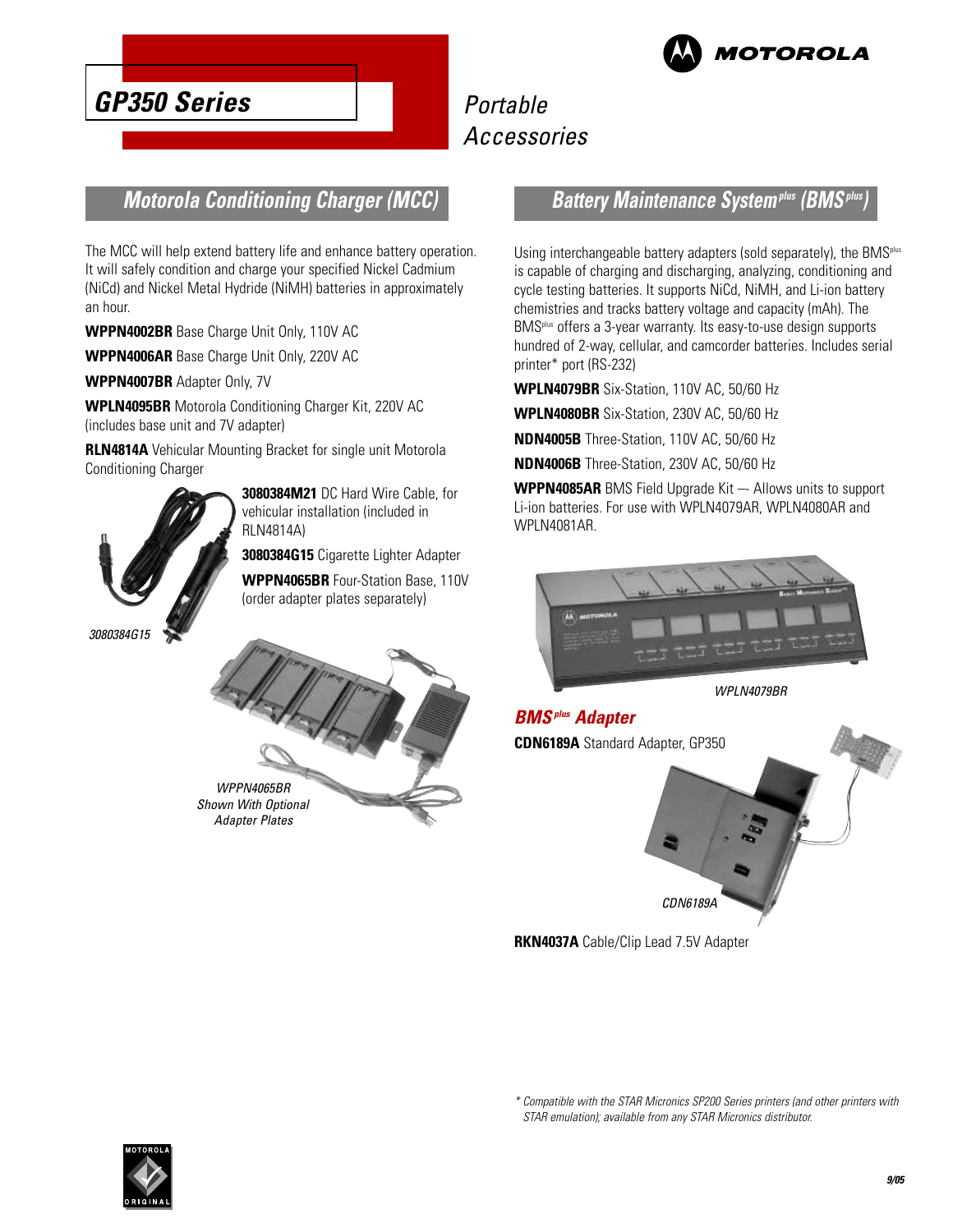



### **Battery Optimizing System II (BOS II)**



No other battery analyzer matches the speed, accuracy, and versatility of the Battery Optimizing System II. Ideal for large fleet, public safety, and all other users who rely on their battery performance. Now with increased power, more sophisticated programming options, and easier to use navigation paths, optimizing your batteries was never easier. Key features include:

WPLN4124AR

- Support for NiCd, NiMH, Li-ion, and SLA batteries
- 100 watt power supply and programmable from 100 mAH to 4 amps per station
- Interchangeable adapters accomodate all major brands
- Includes a variety of user programs and allows for customizable programming
- Proprietary recondition cycle restores NiCd and NiMH batteries
- Increased processing power and testing resolution including a three minute Quicktest that measures the batteries State of Health (SoH)
- Printer output for reports and labels
- Three year warranty

**WPLN4124AR** BOS II, Four-Station, 100-240V AC (US line cord) **WPLN4125AR** BOS II, Four-Station, 100-240V AC (UK/Euro line cords)

#### **BOS II Adapter**

**RL-71883** Standard Adapter (GP300, LTS2000 and GTX/GTX LTR)

#### **Vehicular Charger**



**HLN9719A** Vehicular Charger Adapter/Bracket, 12V (for use with rapid rate chargers HTN9630, HTN9802, HTN9803, HTN9167, HTN9168, HTN9169, HTN9042, HTN9043, or HTN9044)

HLN9719A

**Carrying Accessories**

#### **Carrying Cases**

A variety of carrying accessories are available for your comfort and convenience. The carrying cases are available in sizes designed to fit your radio and battery and permit audio to be heard clearly.

#### **DTMF Carrying Cases**

**HLN9418A** DTMF Standard Leather Carrying Case with Swivel

**HLN9420A** DTMF Standard Leather Carrying Case with Belt Loop

**HLN9417A** Standard Leather Carrying Case with Belt Loop and D-Rings (for use with shoulder strap)



HI N9323A

### HLN9417A

**HLN9323A** Standard Leather Carrying Case with Swivel

#### **Nylon Carrying Cases**

**HLN9416A** Nylon Carrying Case with Belt Loop

#### **Carrying Case Accessories**

**Belt Clip HLN8255B** 3˝ Spring Action Belt Clip



**4200865599** 1.75˝ wide leather belt for all models



#### **Swivel Belt Loops**

**NTN8039B** Replacement Swivel Belt Loop, 2-1/2˝ (used with **HLN9323** and HLN9418 carry cases)

**NTN8040B** Replacement Swivel Belt Loop, 3˝

#### **Straps**

**HLN9973A** Replacement Strap for nylon and leather carrying cases

**HLN9974B** Replacement Strap for carrying cases

**HI N9974B** 

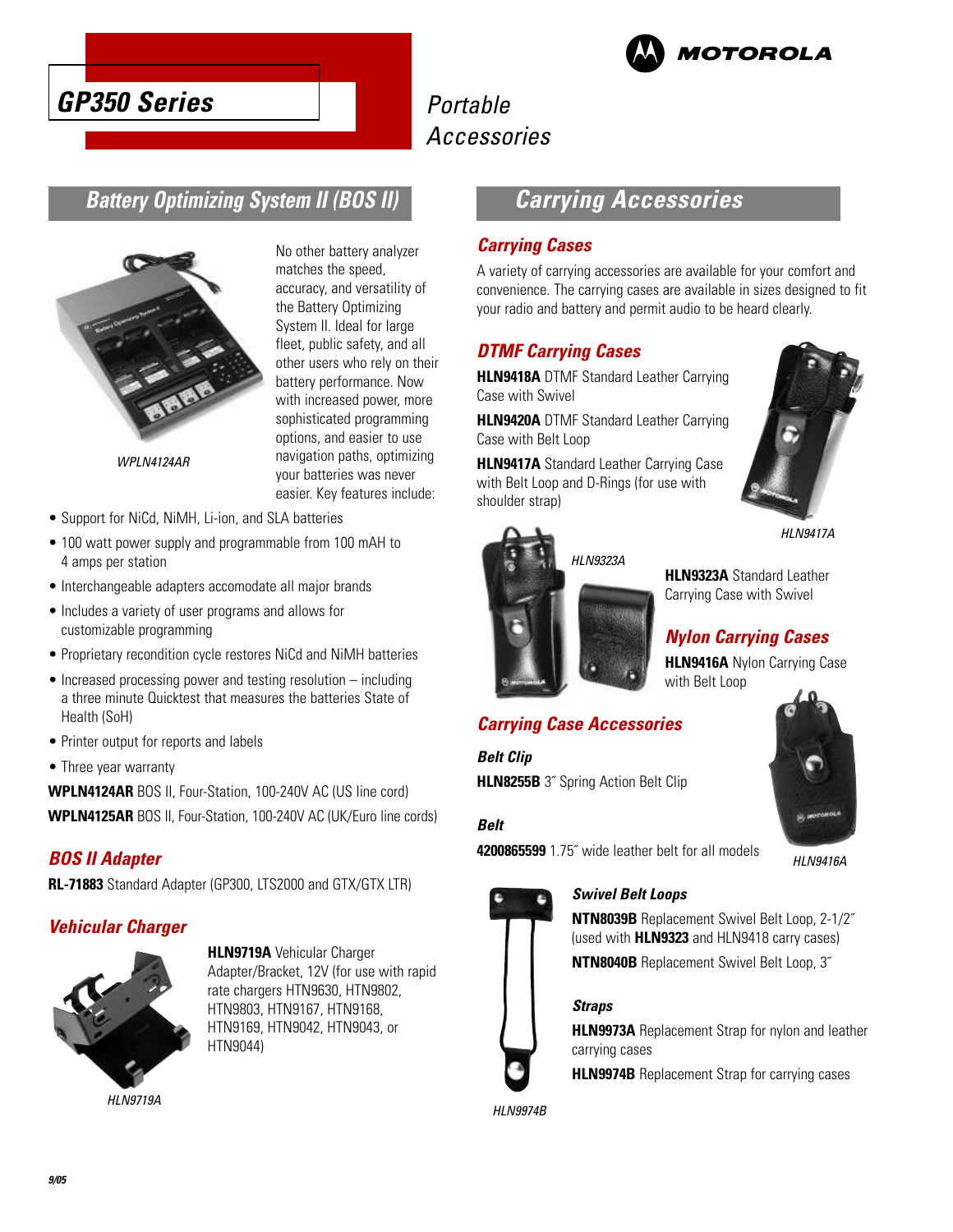

## **Carrying Accessories**

#### **Waterproof Bag**

**GP350 Series**

**HLN9985B** Waterproof Bag, includes large carrying strap



HLN6602A

#### **Break-A-Way Chest Pack**

All of the same features as the original chest pack (HLN6602A) plus break-a-way tabs that allow the entire pack to be pulled off with approximately 10 lbs. of pressure. Perfect for railroads, manufacturing locations, construction sites and anywhere safety is a concern.

**RLN4570A** Break-A-Way Chest Pack



**Chestpack**

**HLN6602A** Universal Chest Pack with Radio Holder, Pen Holder and Velcro Secured Pocket **1505596Z02** Replacement Strap for HLN6602A

RLN4570A

### **Carrying Accessories**

#### **RadioPAK™**



**RLN4815A** Universal RadioPAK™ with Radio Holder. Worn around waist with adjustable belt. Includes attached 6˝ by 8˝ zippered pouch for other job necessities.

**4280384F89** Universal RadioPAK™ Belt Lengthener; fits waists larger than 40˝

#### **Vehicular Holder**

The vehicular radio holder slides over and hangs from the door panel in a vehicle. The radio's belt clip slides onto the portable hanger allowing convenient, easy mounting. Two sizes are available to fit door panels.

**TDN9327A** Portable Radio Hanger for door panels up to 2.75˝

**TDN9373A** Portable Radio Hanger for door panels up to 3.25˝



TDN9373A

#### **Miscellaneous Carrying Accessories**

**RLN4943A** Universal Holder with Gooseneck Bracket provides flexible mounting solutions for portable radios

**RLN4945A** Universal Holder with Gooseneck Bracket and Wheelchair Quick Release Assembly

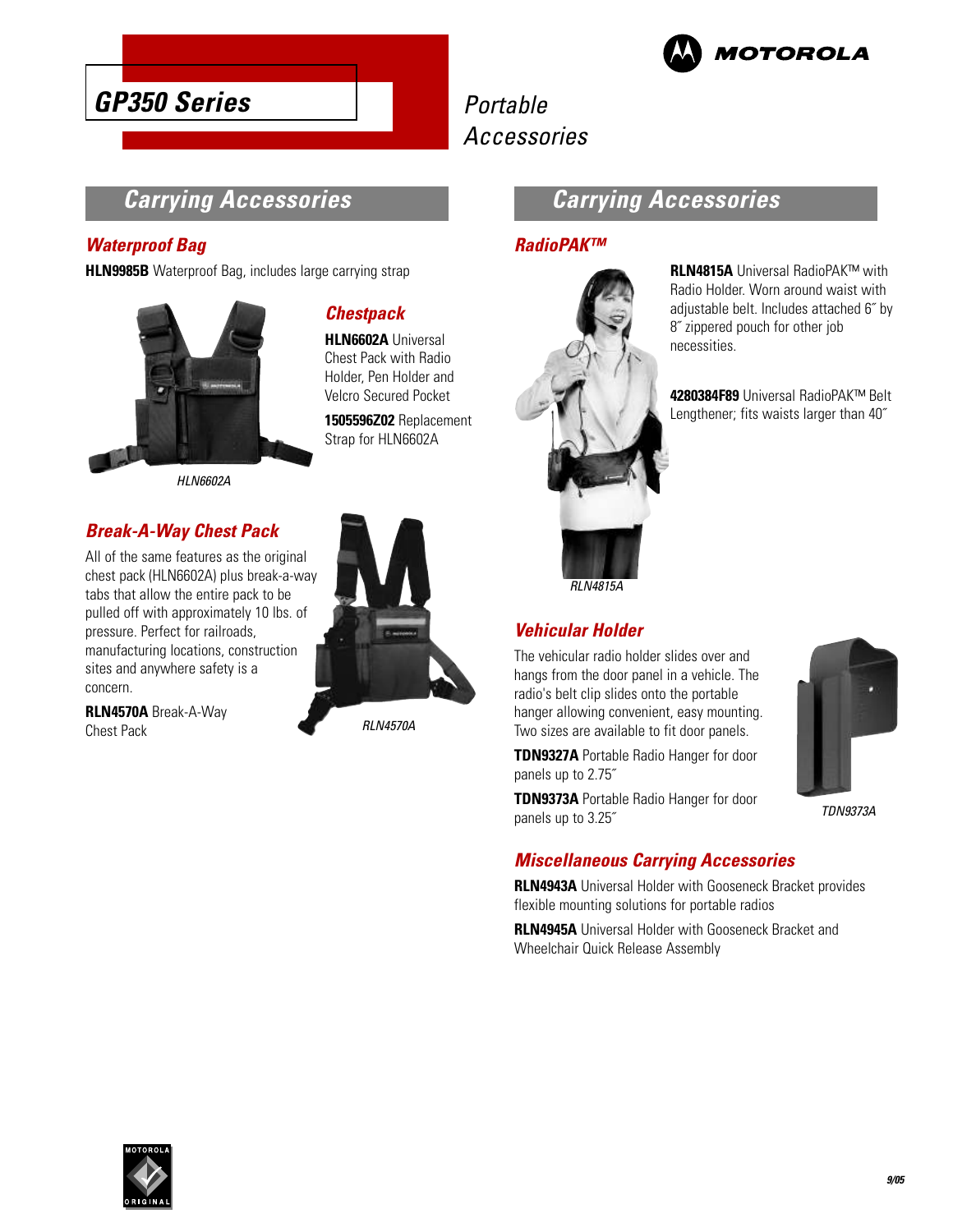



### **Audio Accessories**

#### **Clear Comfortable Earpiece**

The clear comfortable earpiece forms to the inside of your ear and is perfect for low noise environments. Compatible with the NTN8371A, clear acoustic tube assembly, and most surveillance kits (1, 2 and 3 wire). This earpiece is made of easy-to-clean chemically inert, hypoallergenic material. Does not provide hearing protection.There are 3 items needed to make this product work:



**Acoustic Tube** with Earphone

- 1. Clear Comfortable Earpiece
- 2. Clear Acoustic Tube Assembly (NTN8371A)
- 3. Surveillance Kits



**RLN4760A** Small Custom Earpiece, right ear

**RLN4763A** Small Custom Earpiece, left, ear

**RLN4761A** Medium Custom Earpiece, right ear

**RLN4764A** Medium Custom Earpiece, left ear

**RLN4762A** Large Custom Earpiece, right ear

**RLN4765A** Large Custom Earpiece, left ear

### **Audio Accessories**



#### **Lightweight Headset**

**\*HMN9046A** Lightweight Single Muff, Adjustable Headset with Swivel Boom Microphone

**HMN9013A** Lightweight Single Muff, Adjustable Headset with Swivel Boom Microphone. Requires HLN9482A audio adapter

**REX4648A** Replacement Windscreen for Boom Microphones and Foam Earpad for Lightweight Headsets. Requires HLN9482A audio adapter

### **Remote Speaker Microphone (RSM)**

Allows you to talk and listen without removing the radio from the belt, case or charger.

Ideal for high noise level environments. This water resistant compact unit has a coiled cord, PTT switch and clothing clip on back cover.

**\*HMN9031A** Remote Speaker Microphone with Coiled Cord and Clip Back

**HKN9096A** Replacement Coil Cord for HMN9031A

HMN9031A

\* Intrinsically safe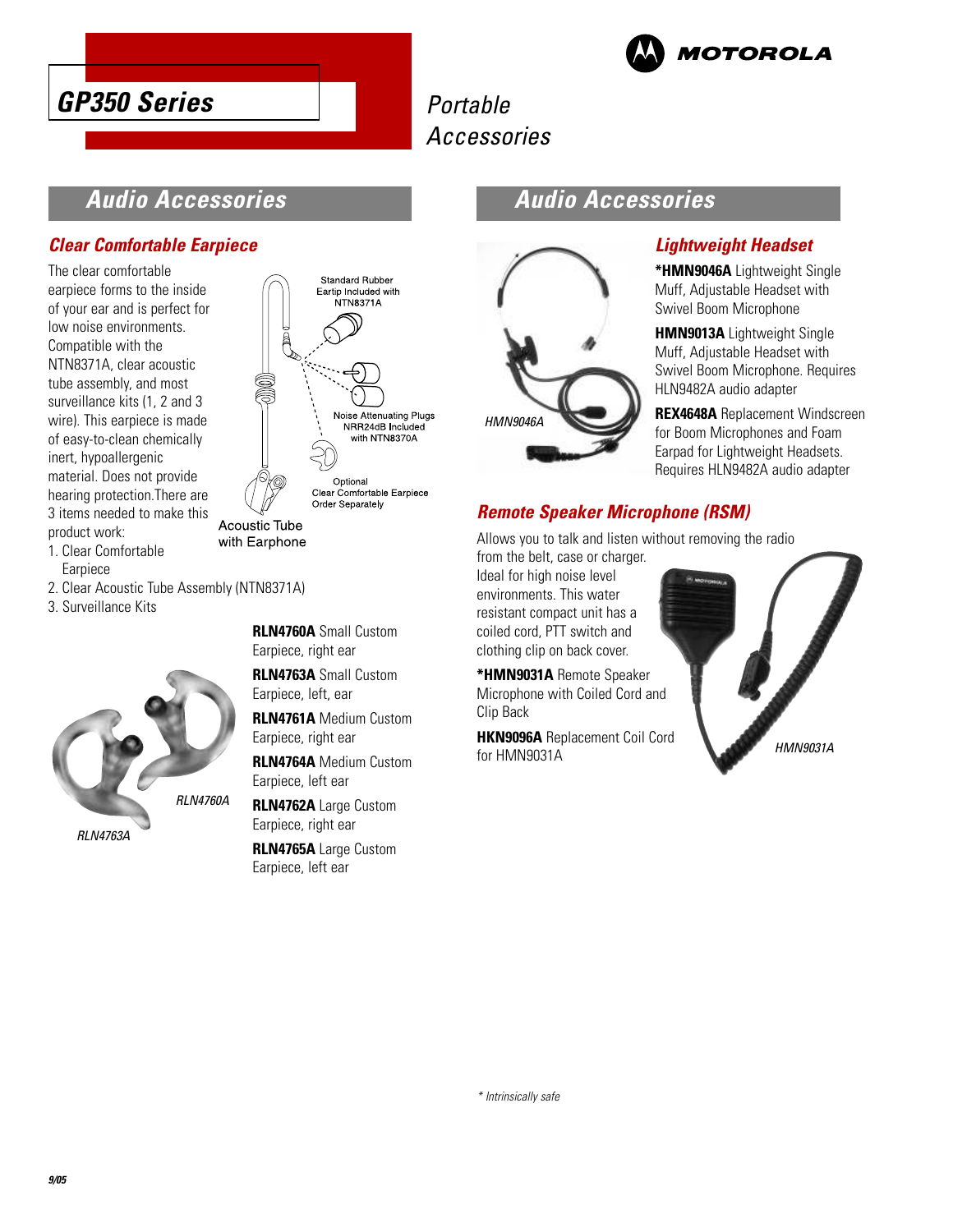

# **GP350 Series**

# Portable Accessories

# **Audio Accessories**

#### **MicJackets**

The MicJackets provide protection to the "head" of the remote speaker microphone. MicJackets are ideal for environments where the user's remote speaker microphone is exposed to dust, dirt, and metal particles.

**RLN4904A** MicJacket Kit (Compatible with HMN9031A)

#### **Surveillance Kits**

Surveillance accessories allow the user to privately receive communications with the earpiece and are ideal when environments require discrete communications.

**HMN9042A** Receive-only Surveillance Kit (single-wire)

**HMN9043A** Receive-only Surveillance Kit with volume control (single-wire)

**HMN9044A** Two-wire Surveillance Kit with Microphone and Push-To-Talk Combined



#### **Earpieces / Accessories**

**HMN9047A** Ear Microphone with Voice Activated and Push-to-Talk Interface Module

**HMN9048A** Ear Microphone with Push-to-Talk Interface Module

**0180358B38A** Ring Switch Push-to-Talk for Ear Microphone System (EMS)

**BDN6720A** Flexible Ear Receiver, Black – Earpiece without Volume Control. GP350 requires Audio Adapter HLN9482.

**PMMN4001A** Ultra-Light Earpiece with Boom Microphone and In-Line PTT. GP350 requires Audio Adapter HLN9482.

**RLN5317A** 2-Wire Comfort Earpiece with Combined Microphone and PTT, Beige GP350 requires Audio Adapter HLN9482.

**RLN5318A** 2-Wire Comfort Earpiece with Combined Microphone and PTT, Black GP350 requires Audio Adapter HLN9482.

# **Audio Accessories**

#### **Surveillance Replacement Items**

**5080370E97** Standard Rubber Eartips, Pack of 25, Clear

**5880377E06** Plastic Earloop Adapter

**5080369E38** Standard Earpiece Assembly (includes Earphone, Earloop, and Eartip), Beige

**5080369E40** Earloop, Plastic, Beige

**5080384F72** Replacement foam plugs; pack of 50 (For use with NTN8370A)

**5080386B90** Ear insert tips; pack of 25

#### **Completely Discrete Earpiece**

Enables users to communicate with ease, in full privacy, without visible equipment. This miniaturized receiver is discretely hidden in ear, where it fits comfortably for long periods at a time. Small as it is, it offers a full range of audio functions including automatic squelch, automatic gain control and noise filtering. Average battery life is approximately 100 hours and includes an end-of-life battery circuit generating a warning



signal when the battery needs to be changed. Kit includes wireless receiver plus an inductive neckloop. Just remove the earpiece on any standard 2- or 3-wire Motorola surveillance kit (sold separately) and plug in the neckloop to use. Kit includes 6 spare batteries and 5 replacement ear wax guards.

**RLN4922A** Completely Discrete Earpiece Kit

**RLN4919A** Replacement Ear Wax Guards, 5 per pack

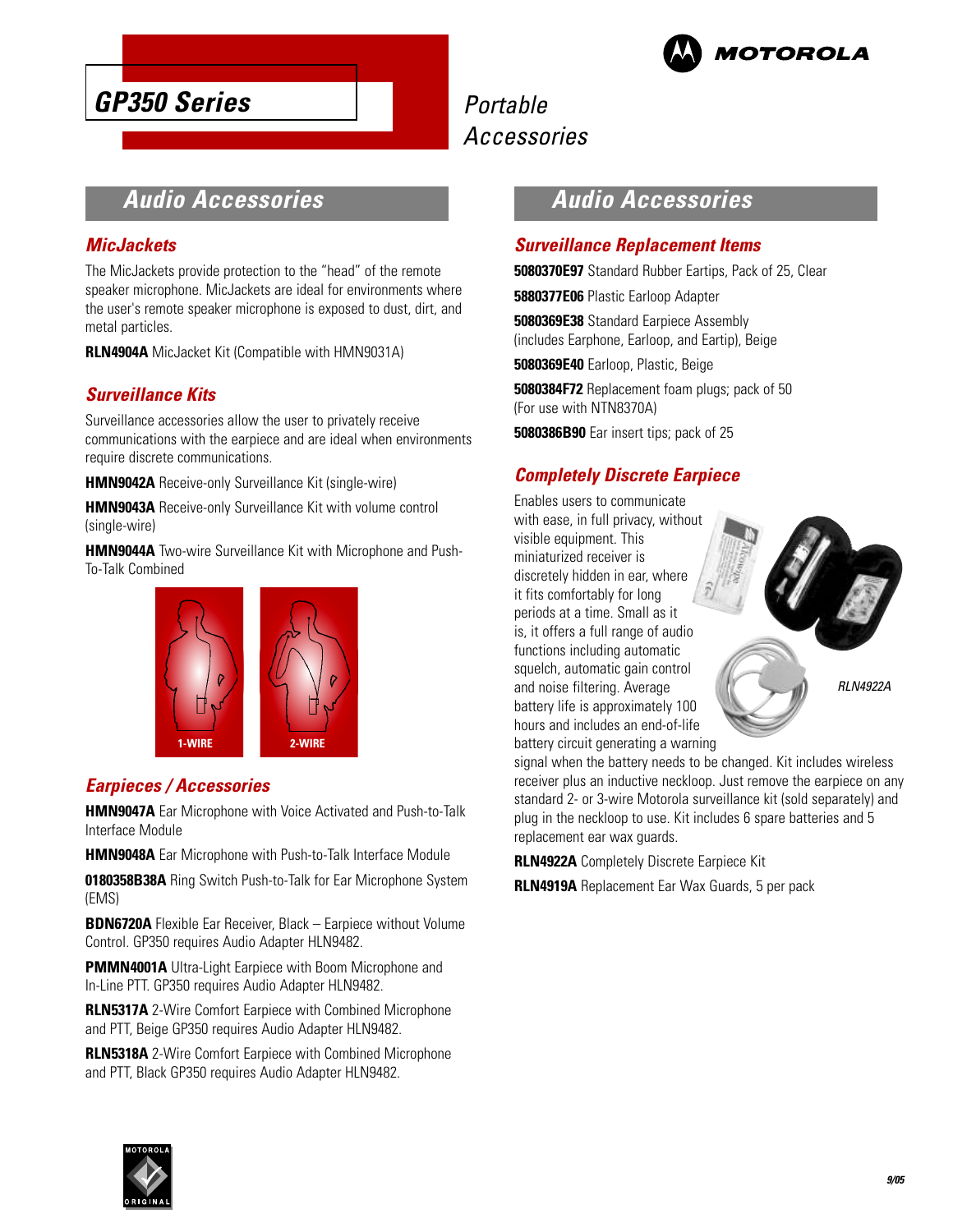



# **Audio Accessories**



#### **Noise Kits**

Lightweight translucent tube attaches to Motorola surveillance accessories. Clothing clip prevents the accessory from being pulled from the ear due to body movement or head rotation.

**NTN8370A** Extreme Noise Earpiece Adapter Kit, includes 2 foam earplugs for loud environments and provides 24dB of noise reduction rating

**NTN8371A** Low Noise Earpiece Adapter Kit, includes rubber eartip for low noise environments; does not provide hearing protection

**5080384F72** Replacement Foam Plugs – pack of 50 (use with NTN8370), noise reduction rating = 24dB



# **Audio Accessories**

#### **Medium Weight Headsets**



**\*HMN9021A** Medium Weight Dual Muff Headset, over the head noise reduction rating = 24dB. Requires Audio Adapter HLN9482. (HLN8096 security clamp recommended; order separately)

**\*HMN9022A** Medium Weight Dual Muff Headset, behind the head (can be worn with helmet); noise reduction rating = 24dB. Requires Audio Adapter HLN9482. (HLN8096 security clamp recommended; order separately)

#### **Replacement Parts for HMN9021A and HMN9022A**

**7580376E34** Replacement Foam Earseals (1 pair) **1580376E32** Replacement Clothe Cover for Earseals (1 pair) **5080548E02** Replacement Windscreen for Boom Microphone **3280376E35** Replacement O-ring for windscreen **3080384L77** Replacement Cable

**4204004K01** Replacement Adjustable Headstrap for HMN9022A, HMN9021A and NMN6259A

**BDN6647G** Medium Weight Single Speaker Headset with Boom Microphone. Requires Audio Adapter HLN9482. (HLN8096 security clamp recommended – order separately-comp with Internal VOX)



**5080371E66** Replacement Earpad for BDN6647

**3580371E59** Replacement Windscreen (for boom microphone) for use with BDN6647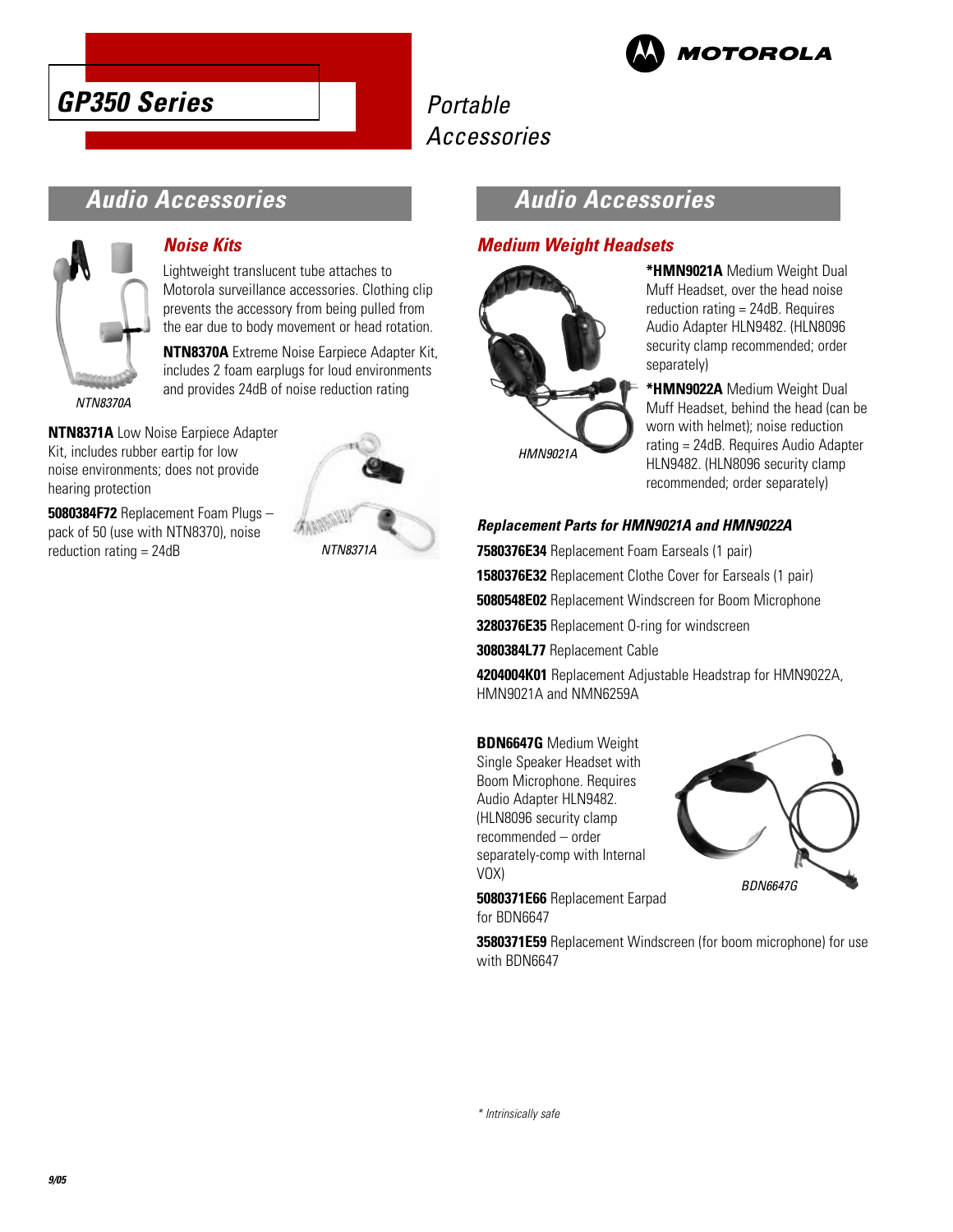

Portable Accessories, Antennas, Kits



# **Audio Accessories**

#### **Light Weight Headsets**

**RLN5411A** Ultra-Light Headset, Behind-the-Head with In-Line PTT and Boom Microphone. Requires Audio Adapter HLN9482.

**RLN5238B** NFL® Style Light Weight Headset. Requires Audio Adapter HLN9482.

#### **Replacement Earseals for Headsets**

**RLN4923B** Includes Two Replacement Snap-In Earseals; recommended replacement interval is once every six months to ensure constant level of attenuation, hygiene and comfort. For RMN4051, RMN4052, RMN4053A, RMN4054A, RMN4055A, RMN4056A and RMN4057A.

#### **Heavy Duty Headset**

**HMN9050A** Heavy Duty Headset with Noise-cancelling Boom Microphone with Push-To-Talk Button; noise reduction rating = 24 dB

**BDN6648C** Heavy-Duty Headset with Noise-Cancelling Boom Microphone, Behind-the-Head (can be worn with hardhat). Noise Reduction Rating = 24dB. GP350 requires Audio Adapter HLN9482.

#### **Miscellaneous Audio Accessories**

**\*HLN9482A** Audio Accessory Adapter. Adapts all GP300 audio accessories to the GP350.

**RKN4096A** In-Line PTT Adapter Cable for GP350 radios

### **Portable Antennas**

#### **Heliflex Antenna**

Motorola Heliflex antennas are specifically engineered for maximum output and greatest communication coverage.

**NAD6502AR** Heliflex, 146-174MHz, 6˝

#### **8505816K24** UHF Heliflex Antenna, Red, Molded,

403-433 MHz **8505816K25**

UHF Heliflex Antenna, Green, Molded, 450-470 MHz

# **8505816K26**

UHF Heliflex Stubby Antenna, Black, Molded, 470-512 MHz

#### **Stubby Antenna**

This stubby quarterwave antenna is ideal when radio is worn on the belt because the short antenna is nonobtrusive.

**HAD9742A** Stubby, 146-162MHz, 3˝

**HAD9743A** Stubby, 162-174MHz, 3˝

#### **Flexible Whip Antenna**

Flexible Whip antennas have a one-piece finish and steel core for optimal radiation characteristics. Provides more comfort when radio is worn on the belt.

**NAE6483AR** Flexible Whip, 413-520MHz, 6˝

#### **Tunable Antenna**

**HAD9728B** Tunable Antenna Kit, 136-174 MHz

### **Conversion Kit**

**HLN9578A** 25kHz to 12.5kHz Conversion Kit for GP350



NAD6502AR

\* Intrinsically safe

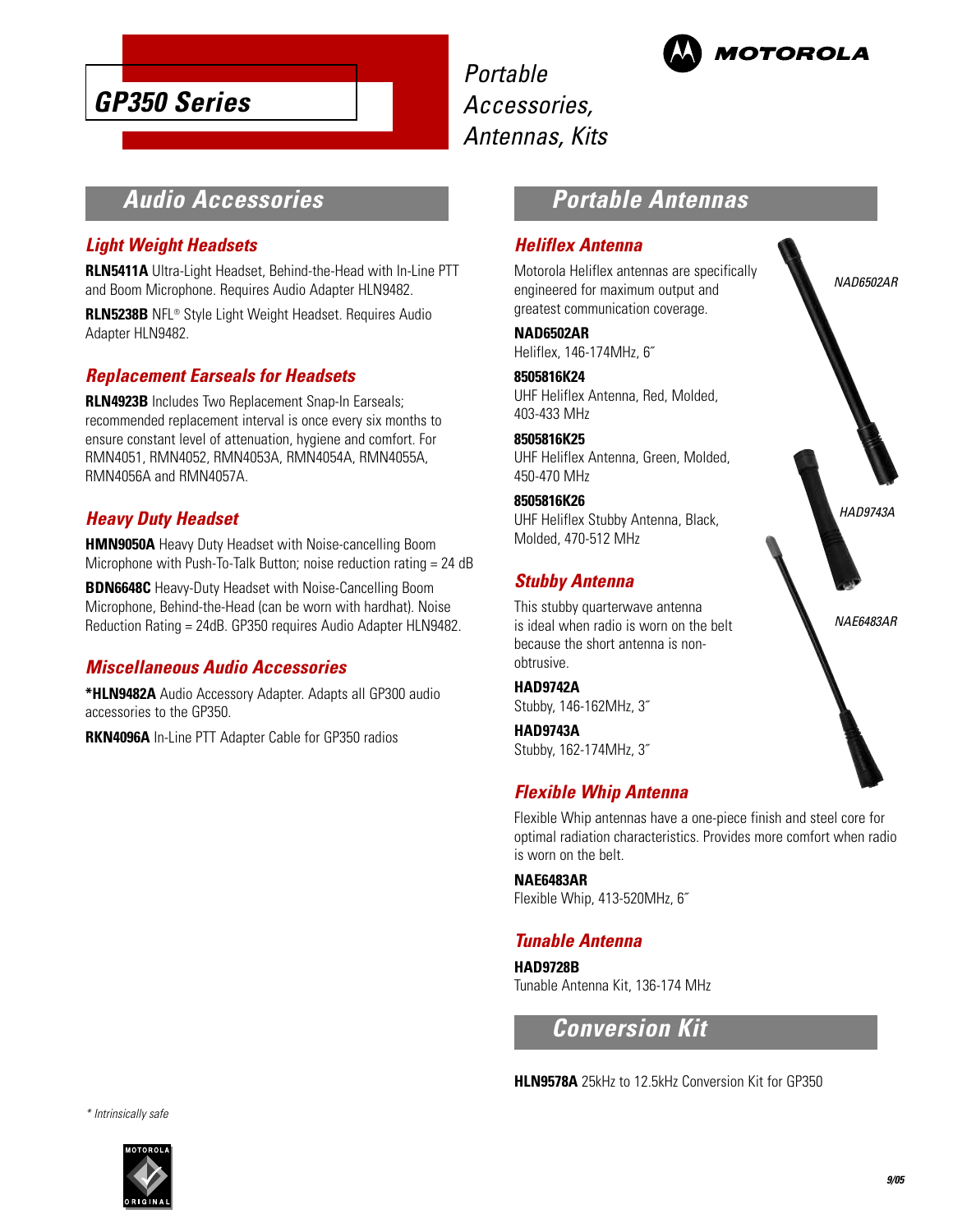

Portable Batteries, Service Aids



# **Service Aids**

**0380475E01** Replacement Screw for HLN9482A

**5885705M02** BNC to RF Adapter (for use with GP300 & GP350 models)



#### **Cloning Cable**

**HKN9755A** Cloning Cable

#### **Programming Cable**

**HKN9857A** Programming Only Cable

#### **Programming Assembly**

Program GP350 radios faster, more reliably and with greater efficiency than ever before. Includes banana plugs for power supply and RS232 computer connector.

**RKN4071A** GP350 Programming Assembly

### **Portable Batteries**

#### **Nickel-Cadmium Premium**

Part Number: **HNN9360B** Volts: 7.5 Avg. mAh: 1200 Height: 5-1⁄2˝ Intrinsically Safe: No

Part Number: **HNN9361A** Volts: 7.5 Avg. mAh: 1000 Height: 5-1⁄2˝ Intrinsically Safe: Yes